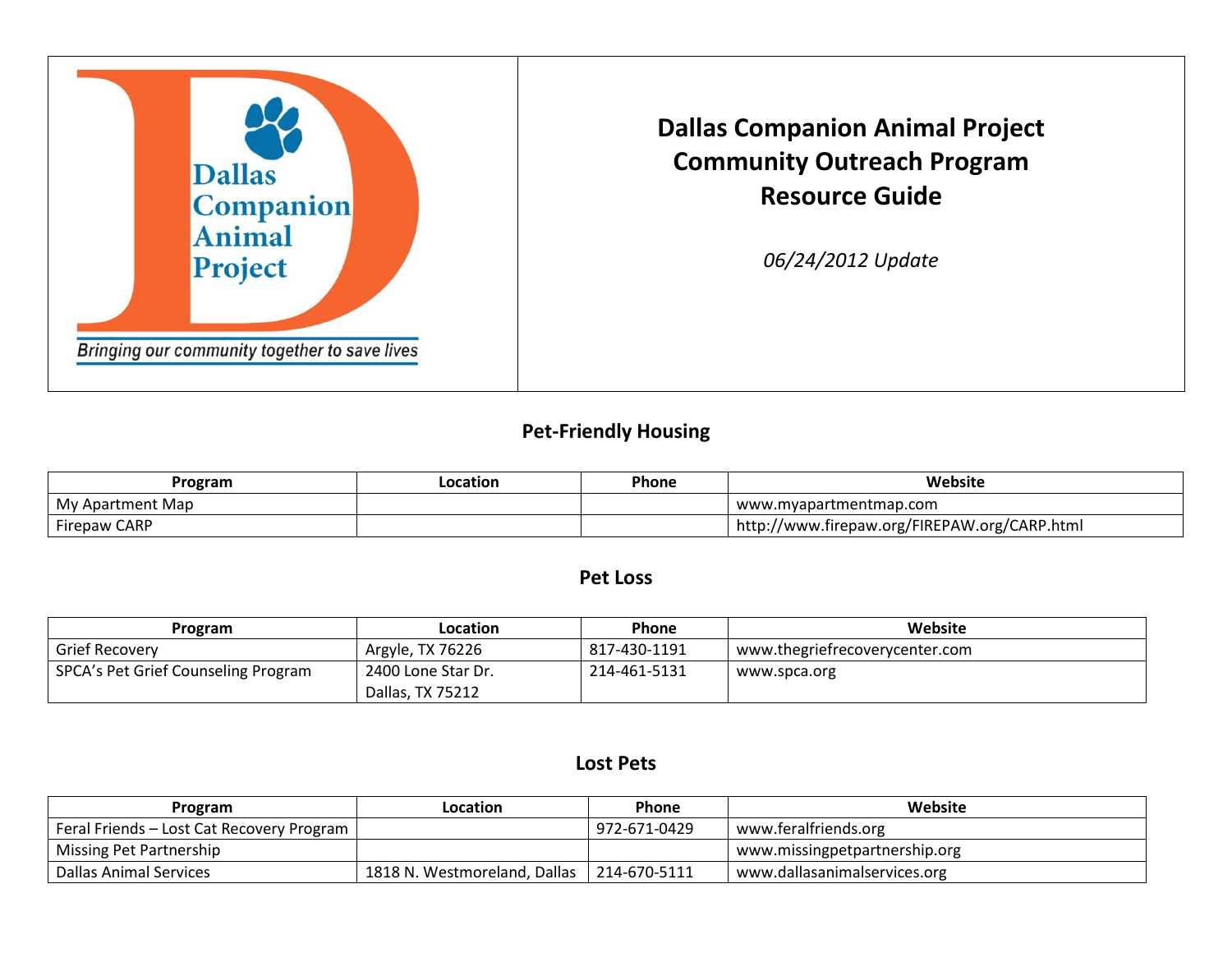# **Financial and Pet Food Assistance Programs**

| Program                                  | Location                    | <b>Phone</b> | Website                         |
|------------------------------------------|-----------------------------|--------------|---------------------------------|
| Dallas Animal Advocates (fence repair)   | 11700 Preston Rd, Suite 660 | 214-530-0198 | www.dallasanimaladvocates.com   |
|                                          | Dallas, TX 75230            |              |                                 |
| Don't Forget to Feed Me (food)           | 3000 Galvez Ave             | 817-786-0319 | www.Dontforgettofeedme.org      |
|                                          | Fort Worth, TX 76111        |              |                                 |
| Habitat 4 Paws (Paws Pantry)             | PO Box 6771                 | 214-763-2322 | www.habitat4paws.org            |
|                                          | McKinney, TX 75071          |              |                                 |
| Humane Society of North Texas (HSNT)     | 1840 E. Lancaster Ave.      | 817-332-4768 | www.hsnt.org                    |
|                                          | Fort Worth, TX 76103        |              |                                 |
| North Texas Pet Food Bank                | 1300 North Waddill          | 469-742-0315 |                                 |
|                                          | McKinney, TX 75069          |              |                                 |
| Pawsitive Futures (food)                 | P.O. Box 745                | 214-382-9276 | www.pawsitivefutures.org        |
|                                          | Rowlett, TX 75088           |              |                                 |
| Richardson Humane Society (assistance    |                             | 972-234-5117 | www.richardsonhumanesociety.org |
| with vet care)                           |                             |              |                                 |
| Seniors Pets Assistance Network (SPAN)   | P.O. Box 821173             |              | www.seniorspets.org             |
| (assists low-income seniors, 67 years or | Dallas, Texas 75832         |              |                                 |
| older, with food and vet care)           |                             |              |                                 |
| The Velvet Snout (food)                  | 1230 East Beltline Rd.      | 972-907-3647 | www.thevelvetsnout.com          |
|                                          | Richardson, TX 75081        |              |                                 |

# **Training/Behavior**

| <b>Name</b>                        | Location                                 | <b>Phone</b> | Website                   |
|------------------------------------|------------------------------------------|--------------|---------------------------|
| Dog Training Club of Dallas County | P.O. Box 380104<br>Duncanville, TX 75138 | 972-780-7698 | www.dallasdogtraining.org |
| Humane Society of Flower Mound     | Flower Mound, TX                         | 972-691-7387 | www.hsfm.org              |
| PetSmart                           | Various Stores                           |              | www.petsmart.com          |
| All Breed Obedience Training Club  | White Rock Lake                          |              | www.abotc.com             |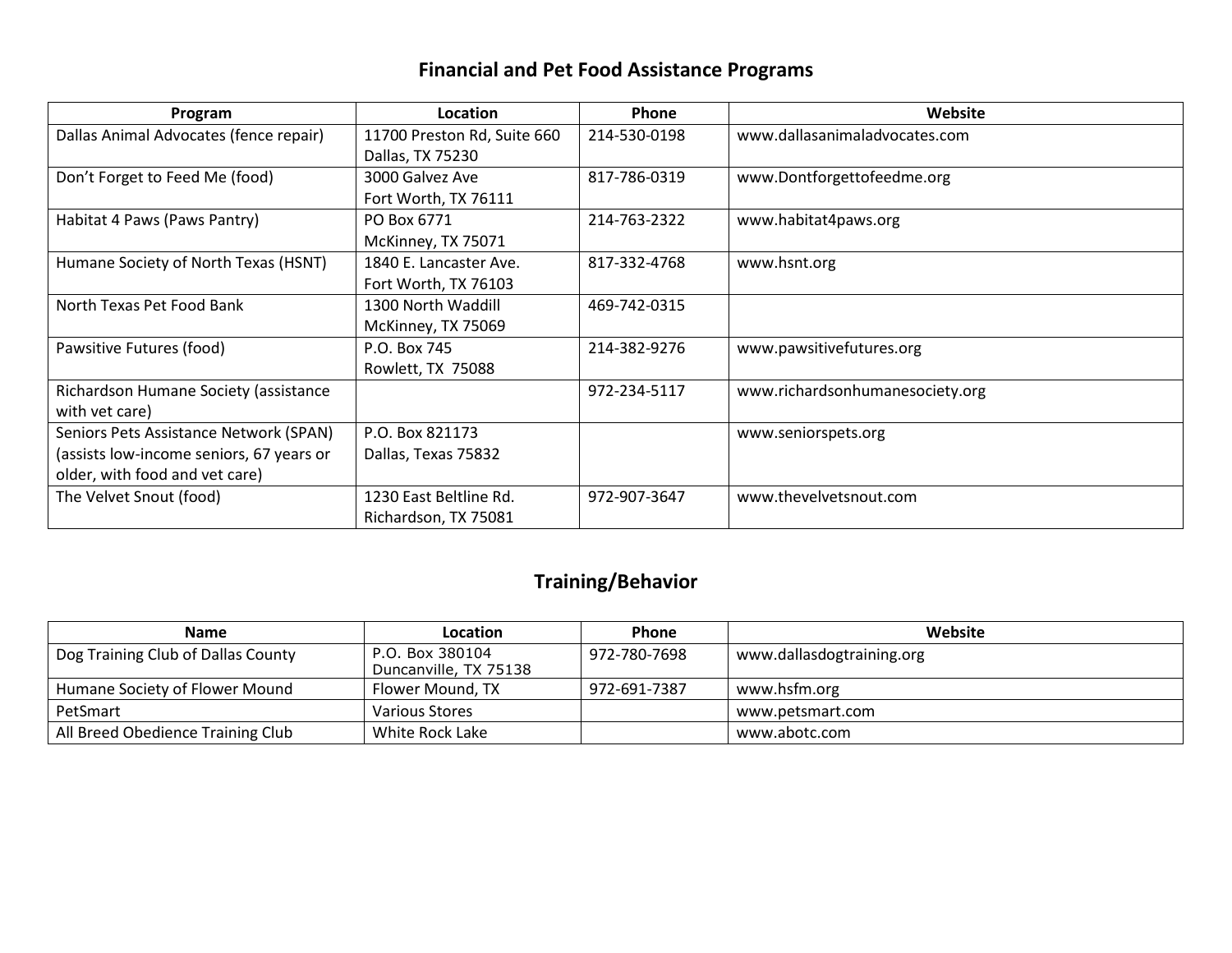# **Free and Low-Cost Spay/Neuter Programs and Veterinary Clinics**

| Program                                      | Location                       | Phone        | Website                          |
|----------------------------------------------|--------------------------------|--------------|----------------------------------|
|                                              |                                |              |                                  |
| CatSnip Spay and Neuter Clinic (cats only)   | 9995 Monroe Dr. #201           | 972-695-9566 | www.catspay.org                  |
|                                              | Dallas, TX 75229               |              |                                  |
| City of Dallas Spay/Neuter Assistance        | 1818 N. Westmoreland Rd        | 214-670-8246 | www.dallasanimalservices.org     |
| Program                                      | Dallas, TX 75212               |              |                                  |
| Community Pet Outreach (spay/neuter          | Mobile Clinic at various       | 972-353-9672 | www.communitypetoutreach.com     |
| and vaccinations)                            | locations throughout Dallas.   | 214-469-1300 |                                  |
|                                              | Call for schedule.             |              |                                  |
| DFW Humane Society (low cost                 | 4140 Valley View Lane          | 972-721-7788 | www.dfwhumane.com                |
| spay/neuter certificates)                    | Irving, TX 75038               |              |                                  |
| Help for the Helpless Animals                |                                | 972-424-4860 | www.helpforhelplessanimals.net   |
| Kaufman County Animal Awareness              | 102E Trunk St.                 | 972-472-3500 | www.spayneuternet.org            |
| Project (spay/neuter, vaccinations, and      | Crandall, TX 75114             |              |                                  |
| heartworm preventative)                      | Offers regular shuttle service |              |                                  |
|                                              | from various locations         |              |                                  |
| Luv My Pet (Vaccinations)                    | Held on weekends in PETCO      | 214-780-0676 | www.luvmypet.com                 |
|                                              | stores throughout DFW          |              |                                  |
| Metroplex Animal Coalition (spay/neuter      | PO Box 793574                  | 972-669-5000 | www.metroplexanimalcoalition.com |
| assistance)                                  | Dallas, TX 75379               |              |                                  |
| Petmobile Pet Hospital                       | Mobile locations throughout    |              | www.petmobile.com                |
| (Mobile Vaccination Clinics)                 | Dallas. Call for schedule      | 972-203-8391 |                                  |
|                                              |                                |              |                                  |
| Spay Neuter Your Pet                         | PO Box 117190                  | 214-349-7697 | www.dfwsnyp.com                  |
| (reduced cost spay/neuter coupon)            | Carrollton, TX 75011           |              |                                  |
| SPCA of Texas (spay/neuter, vaccinations,    | 2400 Lone Star Dr.             | 214-742-7722 | www.spca.org                     |
| and routine veterinary care)                 | Dallas, TX 75212               |              |                                  |
|                                              | 4830 Village Fair              |              |                                  |
|                                              | Dallas, TX 75224               |              |                                  |
| <b>Texas Coalition for Animal Protection</b> | Mobile Clinics throughout      | 940-566-5551 | www.texasforthem.org             |
| (TCAP) (spay/neuter and vaccinations)        | Dallas. Call for schedule      |              |                                  |
| <b>Vaccination Station Mobile</b>            | Locations throughout DFW       | 214-240-1816 | www.vaccinationstation.com       |